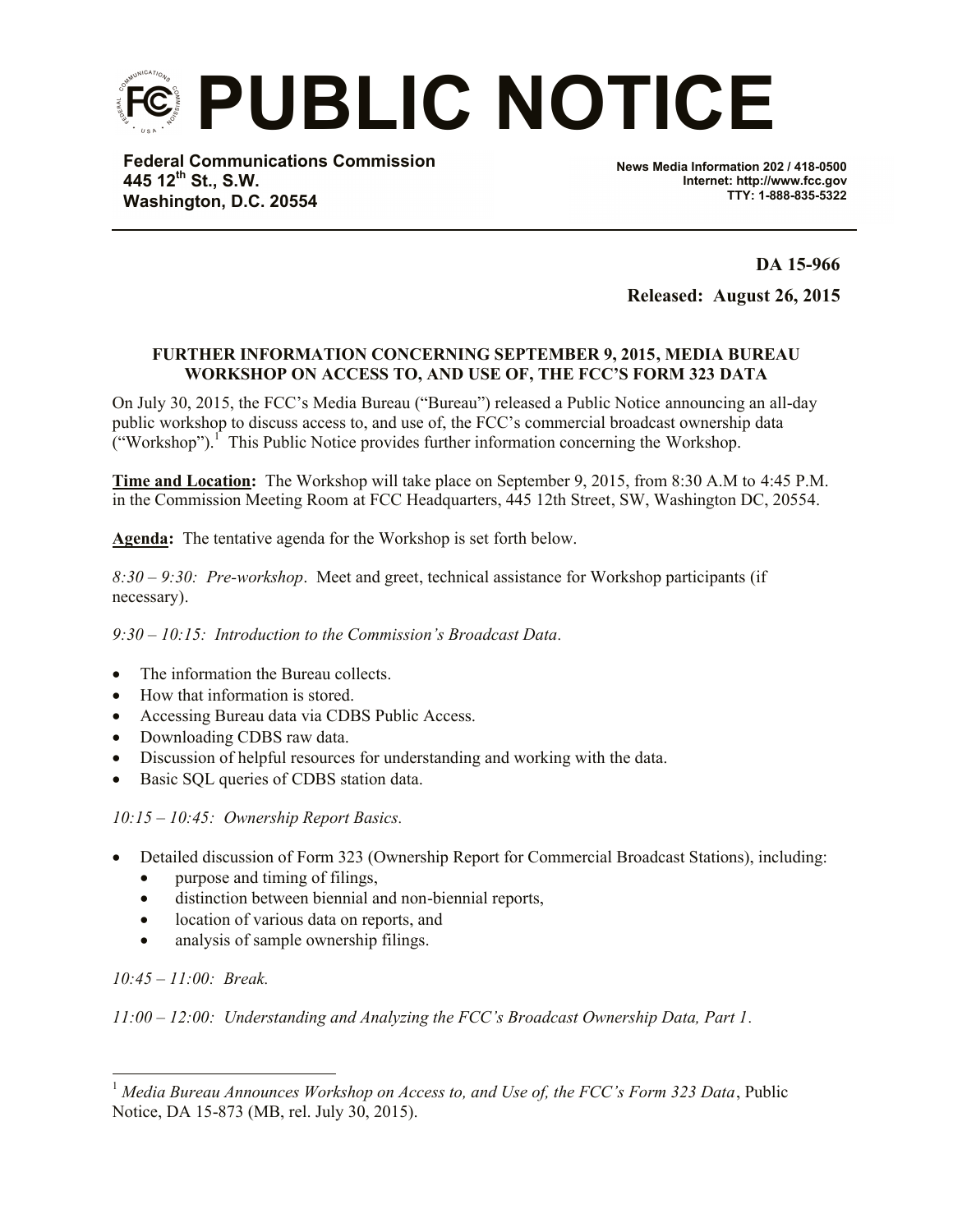- Discussion of database elements related to broadcast ownership reports, including:
	- the tables that contain broadcast ownership data,
	- the relationships between those tables,
	- the location of relevant data within those tables, and
	- searching and otherwise studying broadcast ownership data.
- Basic SQL queries of CDBS ownership data.

*12:00 – 1:00: Working Lunch.* Q&A directed by participants, additional technical assistance for Workshop participants (if necessary).

## *1:30 – 2:30: Understanding and Analyzing the FCC's Broadcast Ownership Data, Part 1I.*

- Discussion of methodology and queries to determine minority ownership status of stations, including:
	- step-by-step analysis of reports via SQL queries,
	- automating the SQL analysis, and
	- potential methodology modifications to study other aspects of the Commission's ownership data.

## *2:30 – 3:15: Merging the FCC's Broadcast Ownership Data with other Data.*

- Example: Using FCC data sources to add station location data to broadcast ownership data.
- Example: Using U.S. Census data to add community demographic data to broadcast ownership data.
- Discussion of additional ways to merge broadcast ownership data with other data from FCC and non-FCC sources.

*3:15 – 3:30: Break.*

*3:30 – 4:00: Visualization and Mapping.*

- Example: Using results of queries from earlier in the Workshop to generate maps of stations and coverage contours.
- Example: Using GIS software and information from earlier queries and to create United States maps showing station locations.
- Discussion of other potentially useful data visualizations.

## *4:00-4:45: Wrap up and Q&A.*

**Preregistration and Computer Requirements:** Much of the Workshop's content will be technical in nature, and attendees will be encouraged to work through several examples during the event. These examples will involve using MySQL to query and analyze the Commission's broadcast data in various ways. Attendees should bring their own laptop computers to the Workshop. In addition, the Bureau will make data tables relevant to the various Workshop examples, as well as instructions for downloading and installing MySQL, available at: https://www.fcc.gov/events/form-323-data-workshop.

**In light of the technological requirements for this event, we strongly encourage attendees to preregister by visiting https://www.fcc.gov/guides/form-323-workshop-registration. Attendees also should download the data tables and install MySQL prior to the Workshop. Due to system upgrades, the FCC's computer systems will be unavailable from 6:00 P.M. on Wednesday, September 2, until 8:00 A.M. on Tuesday, September 8. Workshop attendees are encouraged to preregister and download the required materials by 5:00 PM on Wednesday, September 2.**

**Webcast:** Audio/video coverage of the Workshop will be broadcast live with open captioning over the Internet from the FCC's web page at www.fcc.gov/live. The FCC's webcast is free to the public.